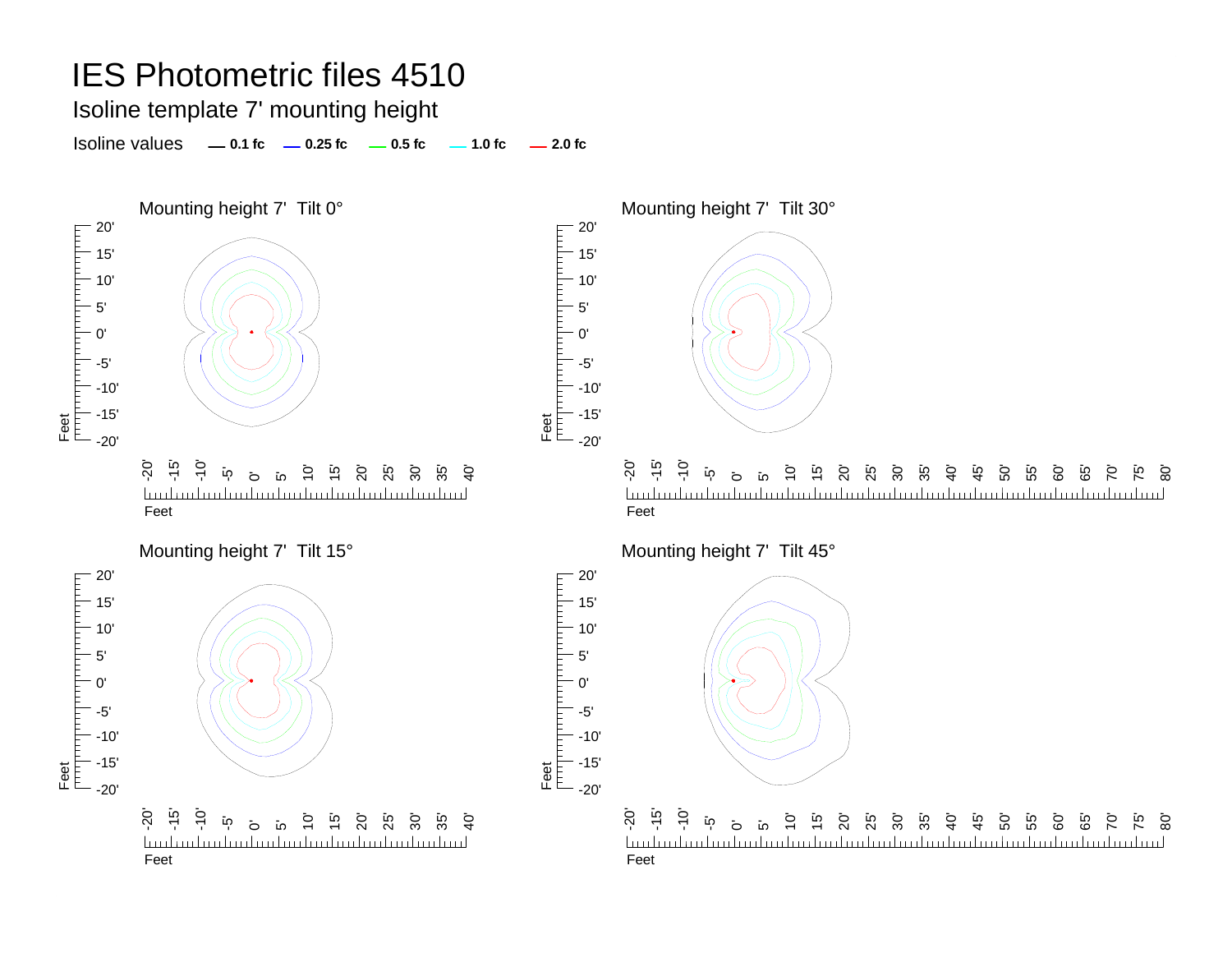# IES Photometric files 4510

Isoline template 9' mounting height

Isoline values **0.1 fc 0.25 fc 0.5 fc 2.0 fc 1.0 fc**

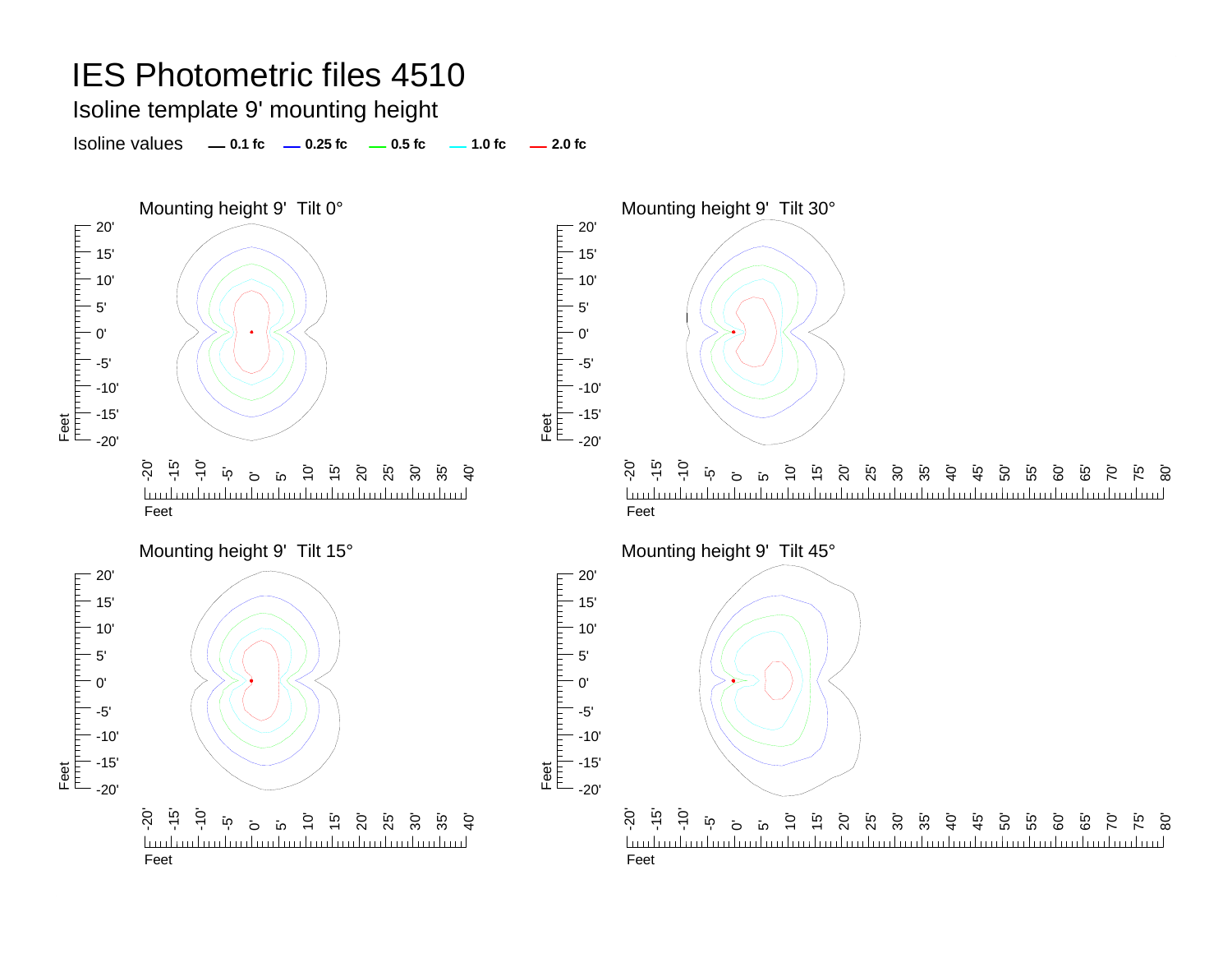## IES Photometric files 4510

Isoline template 11' mounting height

Isoline values **0.1 fc 0.25 fc 0.5 fc 2.0 fc 1.0 fc**

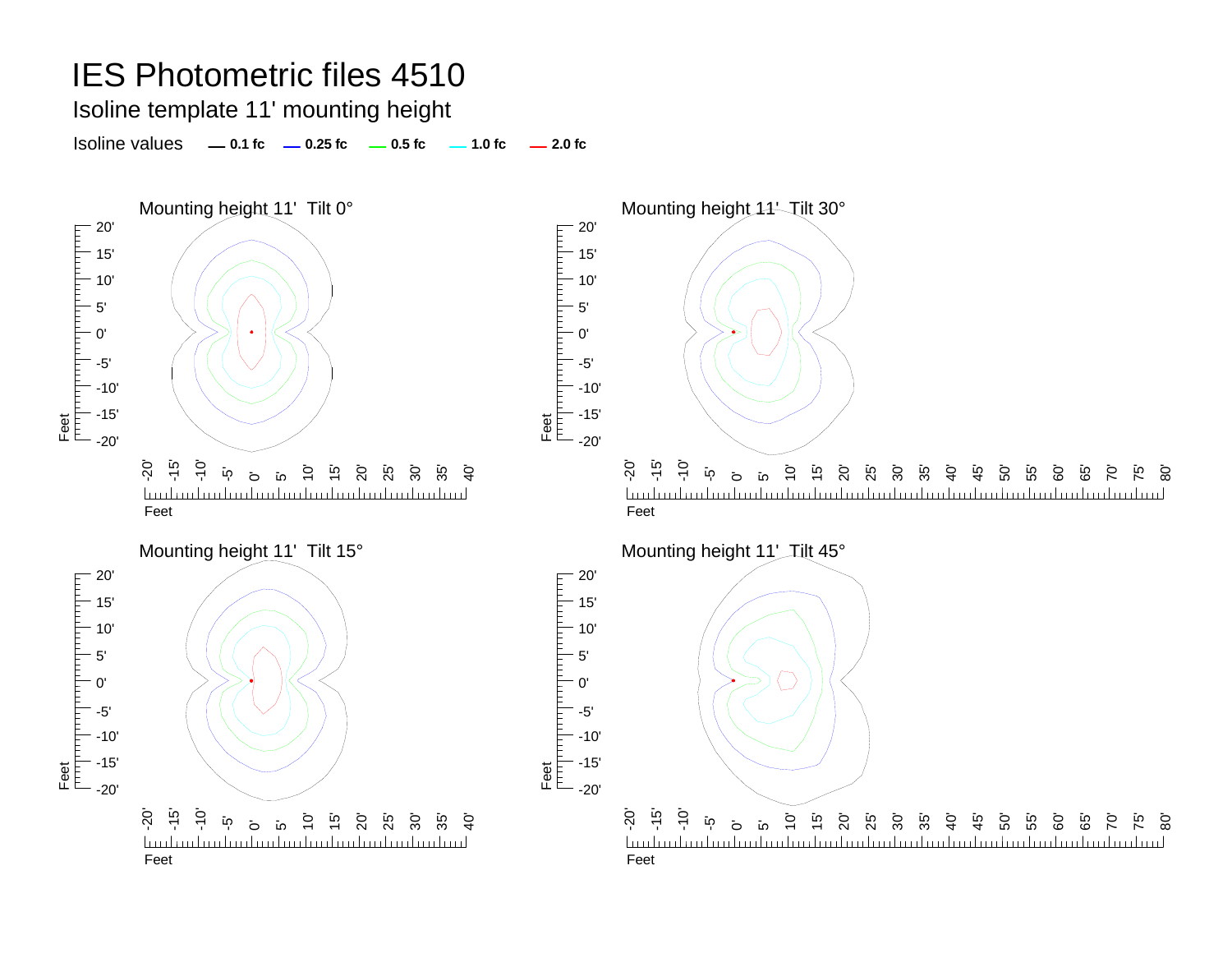## IES Photometric files 4510 Isoline template 15' mounting height Isoline values **0.1 fc 0.25 fc 0.5 fc 2.0 fc 1.0 fc** Mounting height 15' Tilt 0° and the mounting height 15' Tilt 30° 20' 20' Feet <u>THE PERSON</u> 15' 15' 10' 10' 5' 5'  $\triangleleft$ 0' 0' Feet<br>|<sup>|||||</sup>|<sup>|||||</sup>||<sup>|||||</sup>| -5'-5' -10' -10' -15' -15' -20' $-20'$ -20' -15' -10' -20' -15' -10' 10' 15' 20' -5' 15' .<br>35 25°. 30' 35'  $\dot{a}$  $\delta$ ន<br>ន ន ន  $\mathsf{G}$ 45' 50' 55' 60' ة<br>65 75' 80'  $\overline{10}$  $\mathbf{\overline{c}}$ 70'  $\overline{5}$ 0' 5' <u>landan barbardan barbardan bardan barbar</u> FeetFeetMounting height 15 \tilt 15° Mounting height 15 Tilt 45° 20' 20' FIFT 15' 15' Ė 10' 10' 5'5' 0'0' Feet<br>|<sup>|||||</sup>||<sup>|||||||</sup>||| -5' -5'  $-10'$ -10' -15' -15' Feet -20' $-20'$ -20' -15' -10' -20' -15' -10' 15' ້ເ<u>ດ</u>  $\tilde{\mathsf{G}}$ 20' 35' تم<br>25 30' 35'  $\frac{5}{4}$ -5' <u>হ</u>  $\tilde{\mathfrak{h}}$ 0<br>25 <sup>2</sup>5 25 40' ته<br>45 50' 55' 60' 5G<br>G  $\overline{C}$ 75' .<br>80  $\sigma$  $\overline{\circ}$  $\overline{5}$  $\overline{5}$ <u>Innburburburburburburburburburburburl</u> <u>landandandand</u> landan banbarban banbarban banbarban banba FeetFeet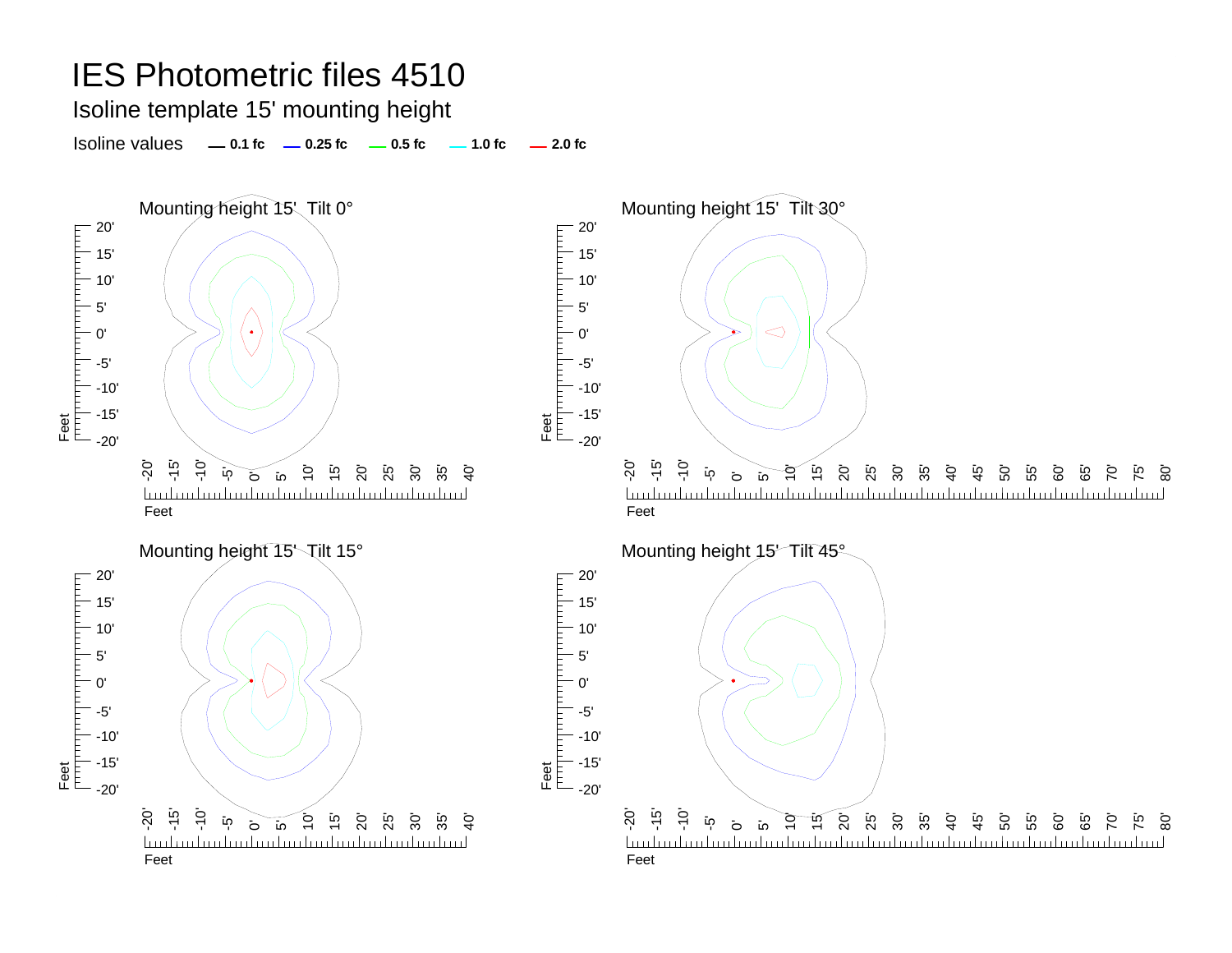### IES Photometric files 4510 Isoline template 20' mounting heightIsoline values**1.0 fc 1.0 fc 1.0 fc 1.0 fc 1.0 fc** Mounting height 20' Tilt 0° and the mounting height 20' Tilt 30° 20' 20' Feet<br>[<sup>trin</sup>][trin][trin][trin][trin][trin] <u>Film and the film</u> 15' 15' 10' 10' **HELL** 5' 5'  $\bullet$ 0' 0' -5'-5' E -10' -10' Feet<br>T<sup>TTT</sup>I<sup>TT</sup> -15' -15' -20'-20'-20' -15' -20' -15' -10' خ<br>-15' 20' \_<br>25 ا<br>0 <u>້</u>ຜ 30' <u>້ເ</u>ດ 55' 10' 30' 35'  $\dot{a}$  $\overline{10}$  $\overline{1}$ C <u>م</u> تو.<br>45 50' 60' 80' ସ 65' 70' 75' -5' 0' ō ัเก ັດ mdan İmdan karlım karlım karlım k لىسا ىلىسا FeetFeetMounting height 20' Tilt 15° Mounting height 20' Tilt 45° 20' 20' FIFT 15' 15' Ė 10' 10' 5' 5' 0'0' Feet<br>|<sup>|||||</sup>||<sup>|||||||</sup>|| -5' -5'  $-10'$ -10' -15' -15' Feet -20' $-20'$ -15' -20' -10' -20' -15' -10'  $\overline{10}$  $\overline{O}$ 35' 10'  $\overline{10}$ 20' تم<br>25 30' 35'  $\frac{5}{4}$ -5' .<br>7 i6<br>N 30' 40'  $\frac{5}{4}$ 50' 55' 60' ت<br>65  $\overline{C}$ 75' 80'  $\overline{\circ}$ .<br>10 ົ**ທ** 0' in. mahaalmahaalmahaalmahaalmahaalmah بتبتا hm FeetFeet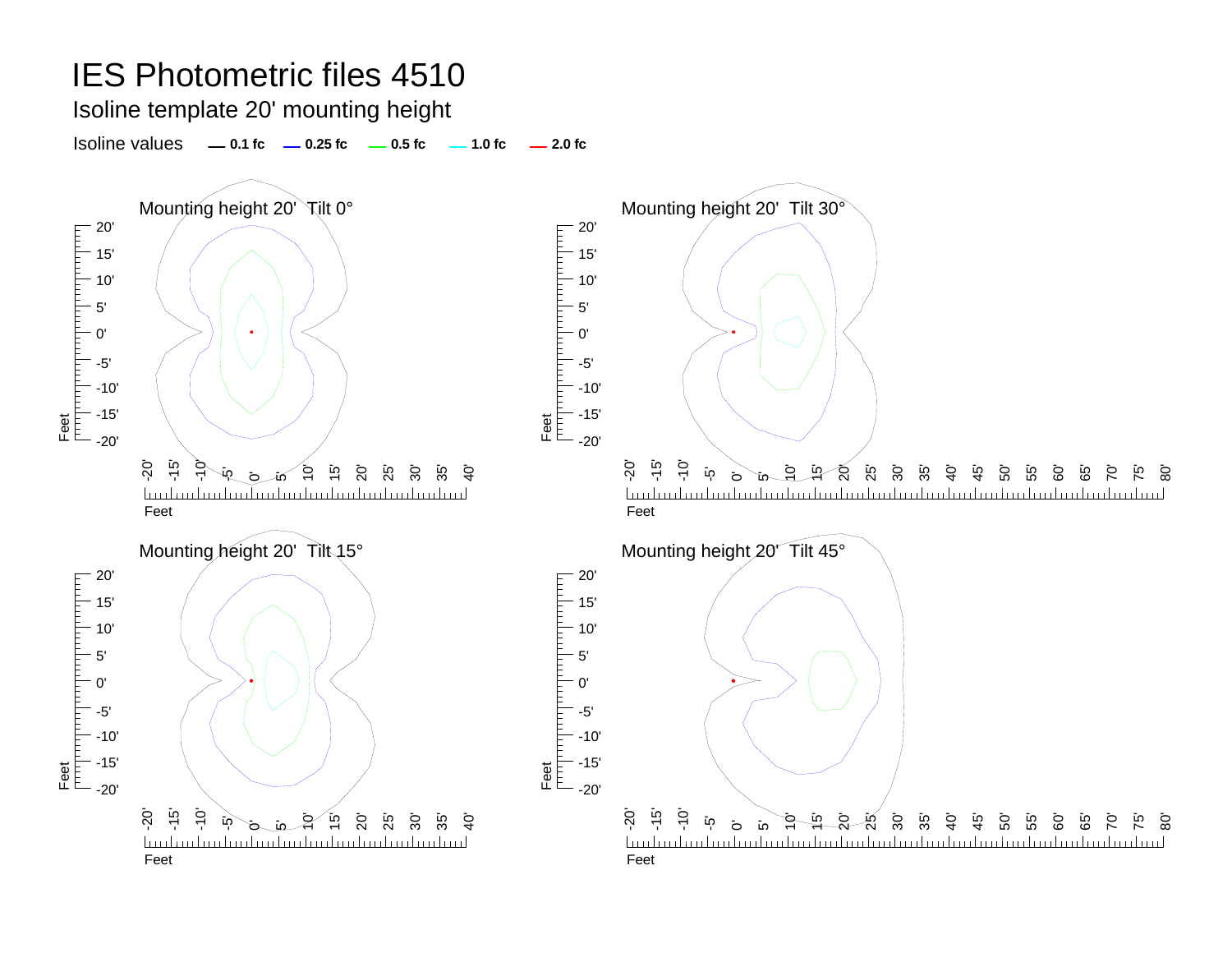## IES Photometric files 4510 Isoline template 25' mounting height Isoline values**1.0 fc 1.0 fc 1.0 fc 1.0 fc 1.0 fc** Mounting height 25' Tilt 0° and the Mounting height 25' Tilt 30° 20' 20' Feet<br>porporporporporporporpor <u>Film and the film</u> 15' 15' 10' 10' **HELL** 5' 5'  $\bullet$ 0' 0' -5'-5' E -10' -10' Feet<br>T<sup>TTT</sup>I<sup>TT</sup> -15' -15'  $-20'$ -20'-20' -15' -20' -15' -10' .<br>م 15' 20' ິ 50 30' 10' 15' ୍ର 30' 58<br>36  $\mathsf{\hat{B}}$ ت<br>55  $\overline{5}$ <u>خ</u> 35'  $\mathcal{G}$  $\overline{10}$ ໃດ<br>ລ تو.<br>45 50' 60' 80' 65' 70' 75' 0' in ō  $\tilde{\mathbf{p}}$ mluuluuluuluuluuluuluuluul mluntmilinilinilinil ىيىيا بليبينا Feet Feet Mounting height 25' Tilt 15° Mounting height 25' Tilt 45° 20' 20' E 15' 15' F 10' 10' 5' 5' 0'0' Feet<br>|<sup>|||||</sup>||<sup>|||||||</sup>||| -5' -5'  $-10'$ -10' -15' -15' Feet -20' $-20'$ -20' -20' -15' -10' ج خ<br>ج ້ເດ 20' 35' تە<br>45 15' 20' 25' 30' 35' <u>م</u>  $\overline{10}$ 10' تم<br>25 30' 40' 50' 55' 60' ت<br>65 75' 80' 10'  $\mathcal{L}$ <u>קז</u>  $\overline{5}$ ō 0' 5' finlm 71 mm hm FeetFeet